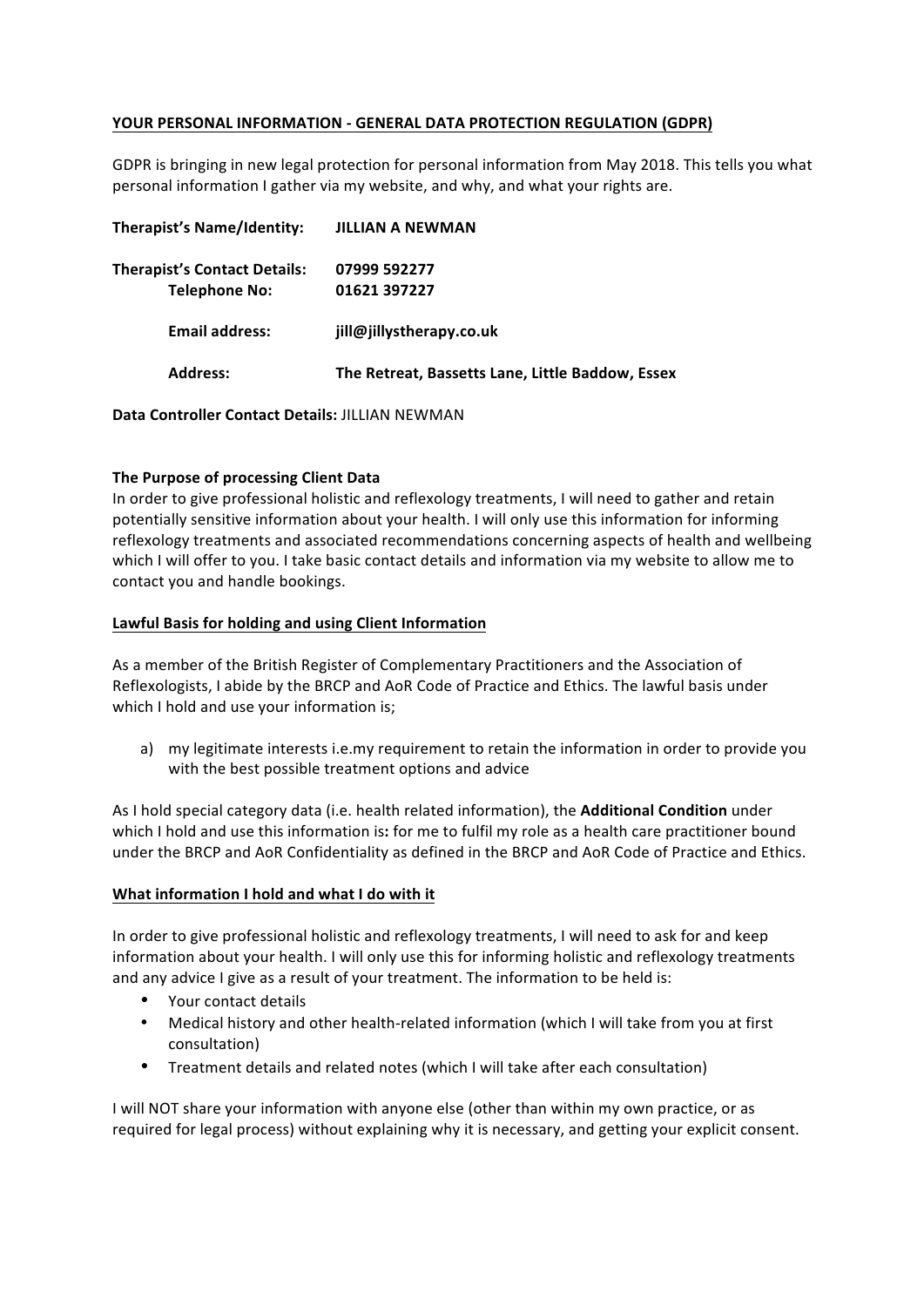# **How Long I Retain Your Information for**

I will keep your information for the following periods

- *a*) *'claims occurring' insurance: (records to be kept for 7 years after last treatment)*
- *b*) law regarding children's records (records to be kept until the child is 25 or if 17 when *treated, then 26)*

Your data will not be transferred outside the EU without your consent.

# **Protecting Your Personal Data**

I am committed to ensuring that your personal data is secure. In order to prevent unauthorised access or disclosure, I have put in place appropriate technical, physical and managerial procedures to safeguard and secure the information we collect from you.

I will contact you using the contact preferences you give me in relation to:

- Appointment times
- Holistic and Reflexology information or information related to your health
- Special offers and promotions (you may unsubscribe from this at any time)

# **Your Rights**

GDPR gives you the following rights:

- The right to be informed: To know how your information will be held and used (this notice).
- The right of access: To see your therapist's records of your personal information, so you know what is held about *you and can verify it.*
- The right to rectification: To tell your therapist to make changes to your personal information if it is incorrect or *incomplete.*
- The right to erasure (also called "the right to be forgotten"): For you to request your therapist to erase any information they hold about you
- The right to restrict processing of personal data:. You have the right to request limits on how your therapist uses your personal information
- The right to data portability: *under certain circumstances you can request a copy of personal information held electronically so you can reuse it in other systems.*
- The right to object:. To be able to tell your therapist you don't want them to use certain parts of your information, or only to use it for certain purposes.
- Rights in relation to automated decision-making and profiling.
- The right to lodge a complaint with the Information Commissioner's Office: To be able to complain to the ICO if you feel your details are not correct, if they are not being used in a way that you have given permission for, or if they are being stored when they don't *have to be.*